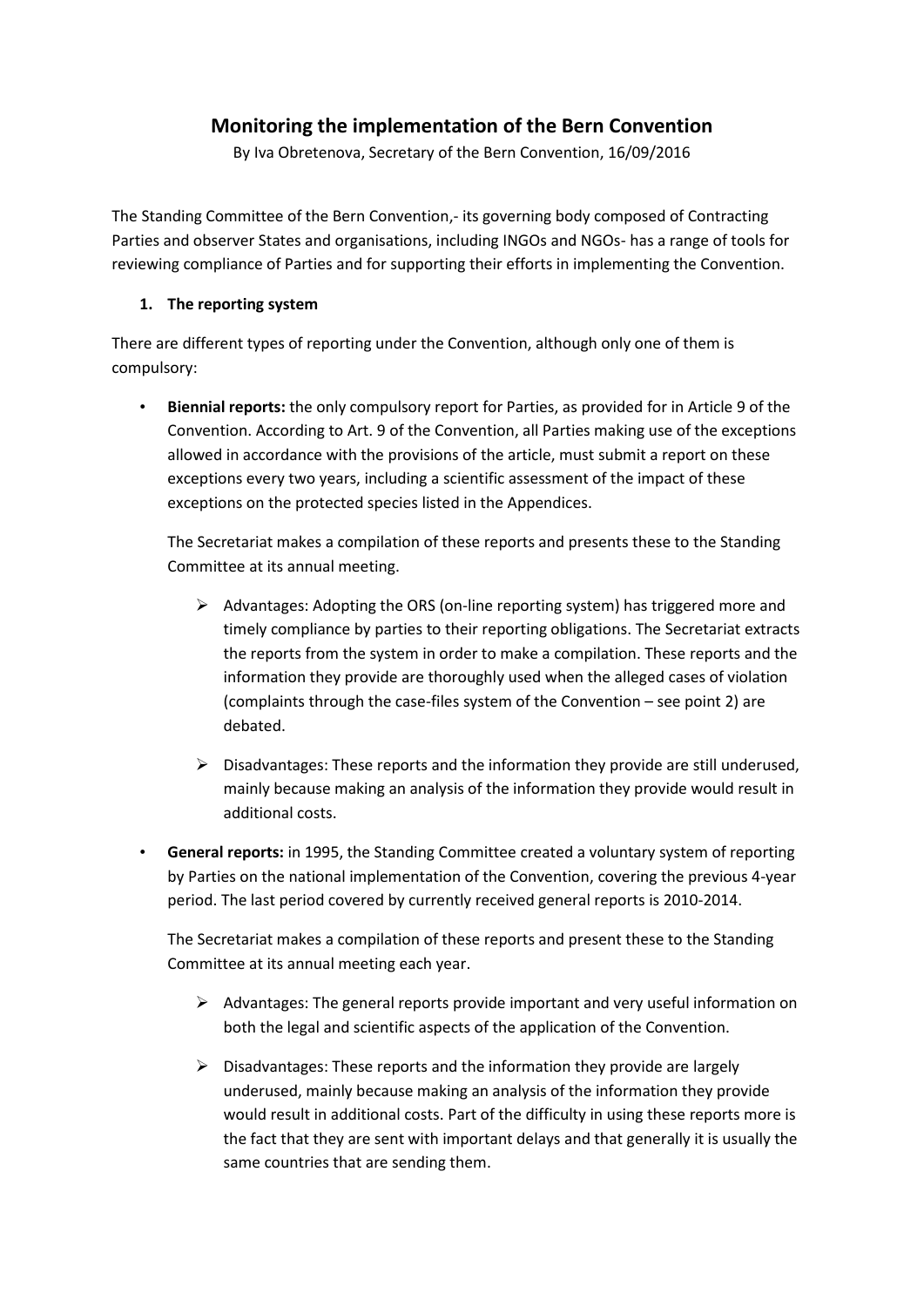• **Legal reports:** every year the Standing Committee has the possibility to commission a legal and policy report to an independent expert on the implementation of the Convention in a given Contracting party. The report is presented to the Standing Committee and the party concerned is given the opportunity to comment.

The Secretariat prepares the ToR for the independent expert, launches the procedure for the contract signature and manages its further production according to the contract.

- $\triangleright$  Advantages: the costs involved in the production of these reports (mainly expert fees) are not very high, depending on the specificities of the ToR and the report that is requested. These reports are extremely useful when a case-file (see point 2) is open against a country on which the report is commissioned.
- **Thematic reports:** Reports prepared under the different thematic Groups of Experts, addressing specific conservation problems, which may give birth to new standard setting through recommendations. In addition, Parties may be asked to report on different issues in relation to the topics of the agenda of the Groups of Experts. These are also reviewed and presented to the Standing Committee and might result in the adoption of new Recommendations.

Usually, these thematic reports are commissioned to independent experts. The Secretariat prepares the ToR for the independent expert and launches the procedure for the contract signature and manages its completion. The Secretariat usually supports and reviews the work of the expert in order to ensure an optimal result according to the expectation of the Committee and which could allow new standard setting when necessary.

- $\triangleright$  Advantages: the costs involved in the production of these reports (mainly expert fees) are not very high, depending on the specificities of the ToR and the report that is requested.
- **Follow-up of Recommendations:** The Standing Committee reviews the implementation of a selection of previous recommendations (184 Recommendations adopted by the Committee by September 2016). Parties are requested to submit their reports on the implementation of the given recommendation.
	- $\triangleright$  Advantages: the review of implementation through follow-up of previous recommendations is practically non-existing, although the Secretariat is charged to prepare a summary of the reports received in order to facilitate the assessment by the Standing Committee.

## **2. Case-file system (including on-the-spot appraisals):**

The case-file system of the Convention is a unique monitoring tool based on complaints for possible breaches of the Convention that can be submitted by NGOs or even private citizens. Its establishment results from a decision taken by the Standing Committee at its 3<sup>rd</sup> meeting in 1984. The complaints are processed by the Secretariat, the Bureau of the Convention and the Standing Committee according to the merits of the alert received.